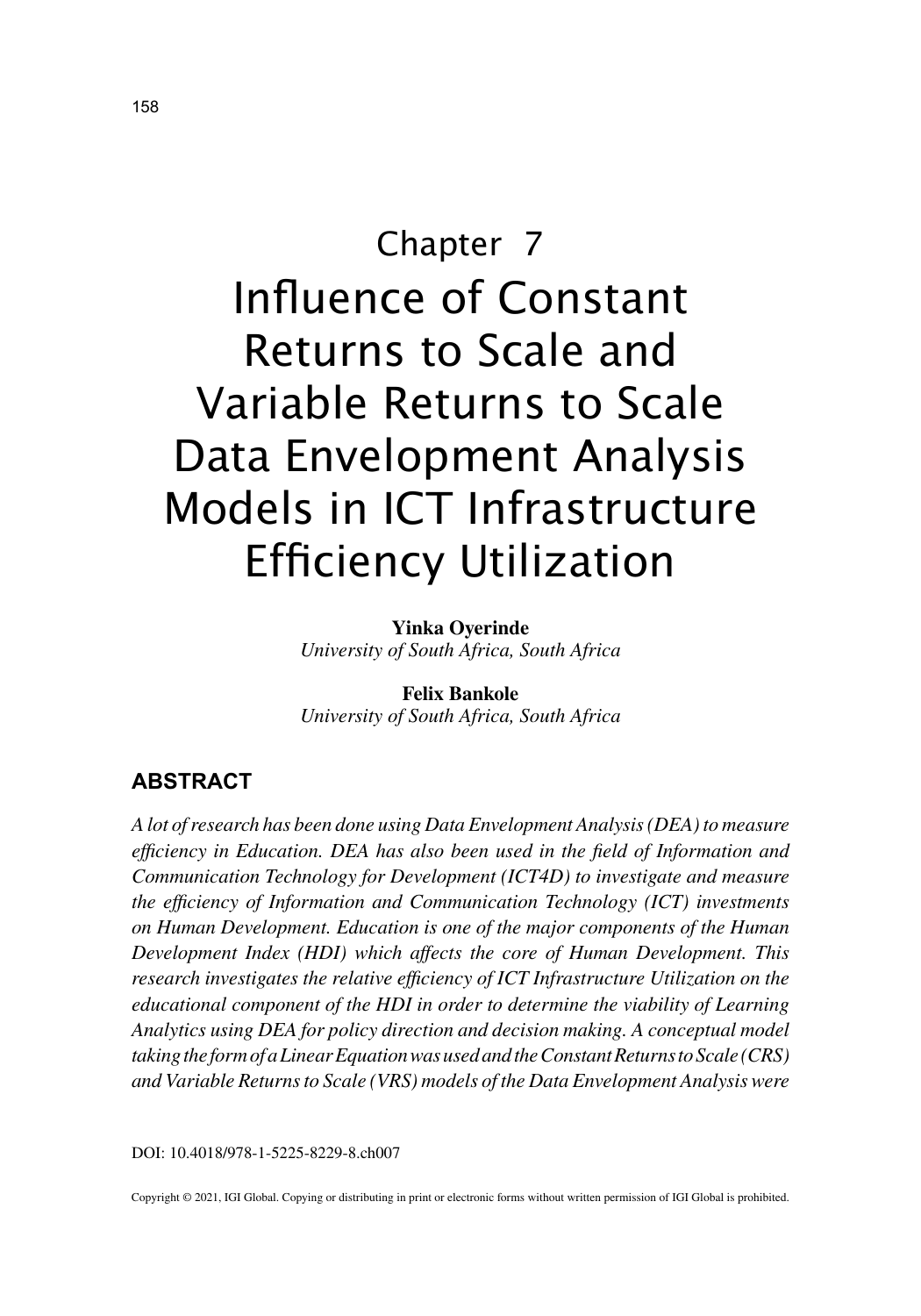#### *Influence of Constant Returns to Scale and Variable Returns to Scale Data Envelopment Analysis*

*employed to measure the relative efficiency of the components of ICT Infrastructure (Inputs) and the components of Education (Outputs). Results show a generally high relative efficiency of ICT Infrastructure utilization on Educational Attainment and Adult Literacy rates, a strong correlation between this Infrastructure and Literacy rates as well, provide an empirical support for the argument of increasing ICT infrastructure to provide an increase in Human Development, especially within the educational context. The research concludes that DEA as a methodology can be used for macroeconomic decision making and policy direction within developmental research.*

## **INTRODUCTION**

The growth of Information and Communication Technology (ICT) in recent years has been remarkable in all countries and sectors throughout the world because of it's transformational power that favours productivity and efficiency (Kayisire & Wei, 2016). Many governments have heeded the call for increased investments in ICT with the aim to improve national development with respect to the Human Development Index (HDI) (Oyerinde & Bankole, 2019a). Over the last three decades, the literature on national development research has grown to encompass certain intervening variables and social factors such as education and some other aspects of human welfare. (Desai, 1991; Anand & Ravallion, 1993; Bankole & Mimbi, 2017). This is ever more evident considering that countries have defined policies that show an emphasis on creating support mechanisms for the use of ICT (Hinostroza, 2018), however, the opinions on the bearings of ICT Infrastructure for development are in two perspectives vis a vis national development: The adoption of ICTs has the potential to empower communities and countries while secondly, the ICT revolution can lead to imbalances and inequalities through lack of ICT adoption, access and usage (Bankole, 2015).

In the on-going discourse on international human development within the Information and Communication for Development (ICT4D) context, the concept of national development has been said to encapsulate the notion of human development as the means of enlarging people's choices to acquire knowledge, amongst others, in order to have access to the resources needed for a decent standard of living (UNDP, 2006; Bankole & Mimbi, 2017). When considering the importance of educational attainment, itself being one of the core indices for measuring development with respect to the Human Development Index (HDI) (UNDP, 2006; Bankole et al., 2011a; Bankole et al., 2015), in the national development discourse, coupled with the considerable successes of data analytics in business for decision making, it is